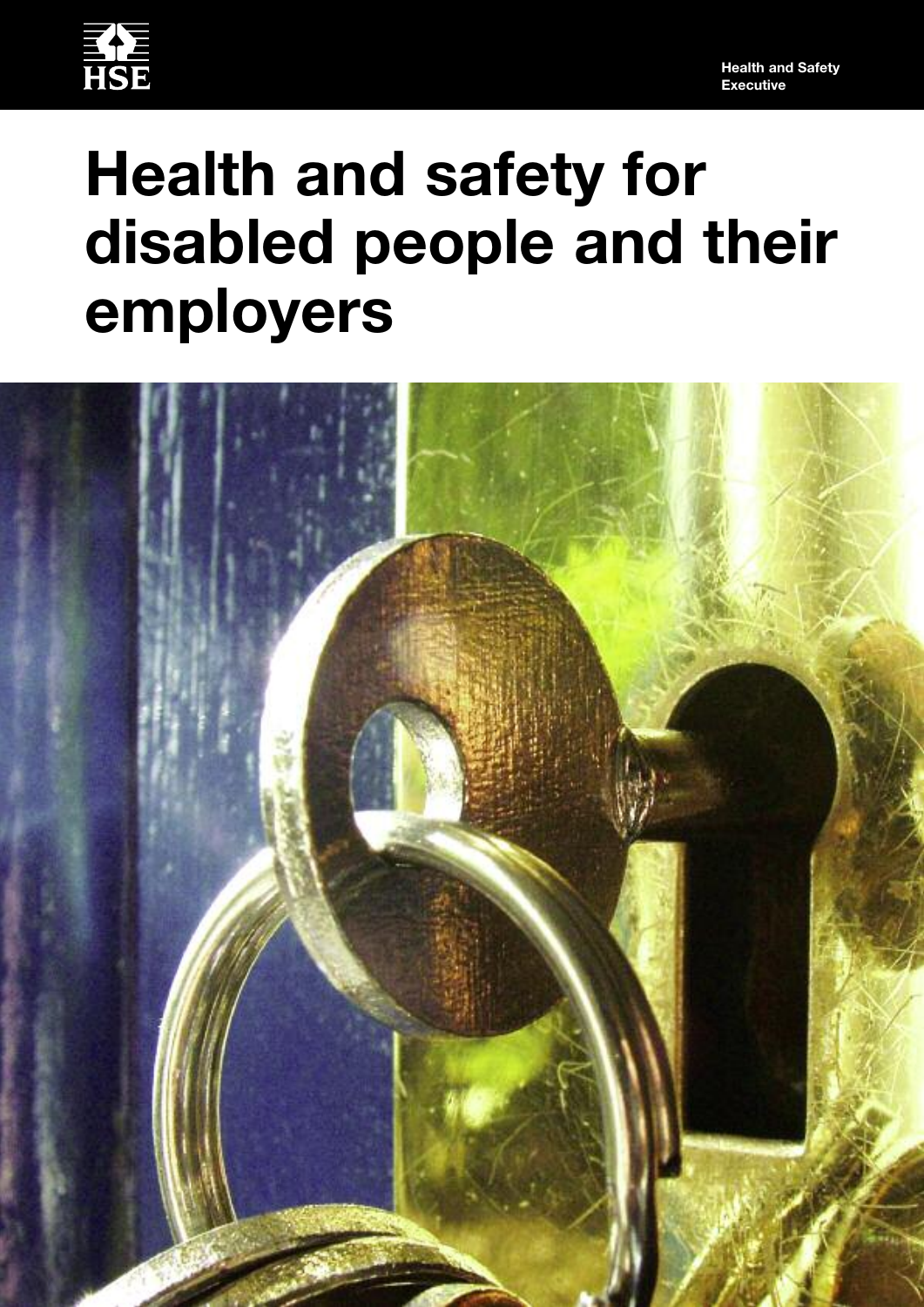# **Contents**

| How this leaflet can help you                             | Page 3  |
|-----------------------------------------------------------|---------|
| Getting started                                           | Page 3  |
| Guidance for disabled people                              | Page 6  |
| Guidance for people doing risk assessments                | Page 8  |
| Case studies                                              | Page 12 |
| The law                                                   | Page 14 |
| Treating disabled people fairly – avoiding discrimination | Page 15 |
| Useful information for disabled people and employers      | Page 19 |
| Contacts                                                  | Page 21 |
| Acknowledgements                                          | Page 22 |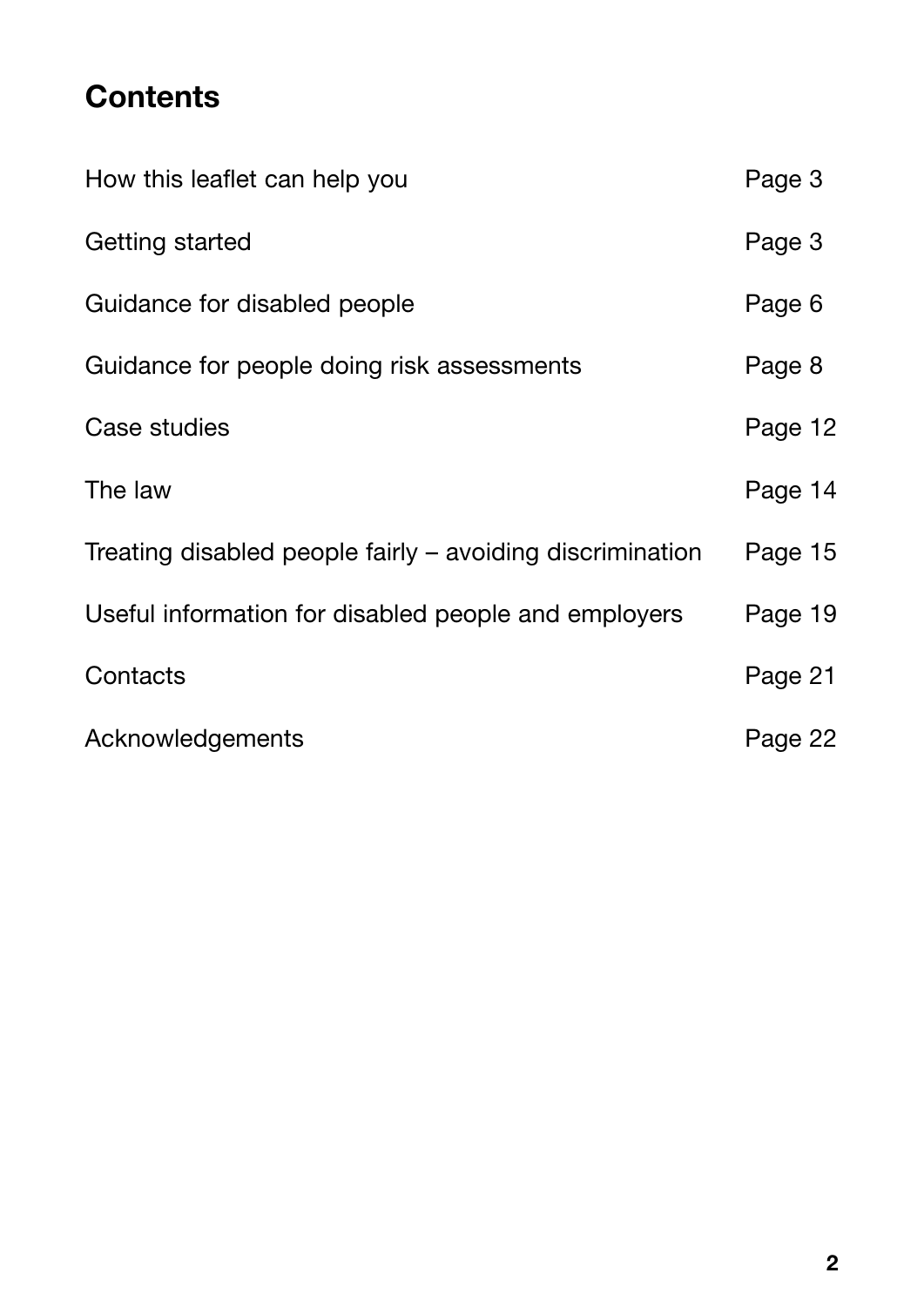# **How this leaflet can help you**

**Everyone at work is responsible for health and safety: both employers and employees. This leaflet promotes good practice in disability equality at work and health and safety risk assessment.**

It provides:

- an introduction to disability discrimination and health and safety law;
- advice for people doing health and safety risk assessments:
- advice for disabled people; and
- links to further sources of information, including grants.

# **Getting started**

This leaflet is about risk assessment and disability:

- It suggests how to do risk assessments involving disabled job applicants and employees with a minimum of fuss.
- It provides links to information and financial grants these help businesses make the sort of workplace adjustments that enable disabled people to enter and stay in work.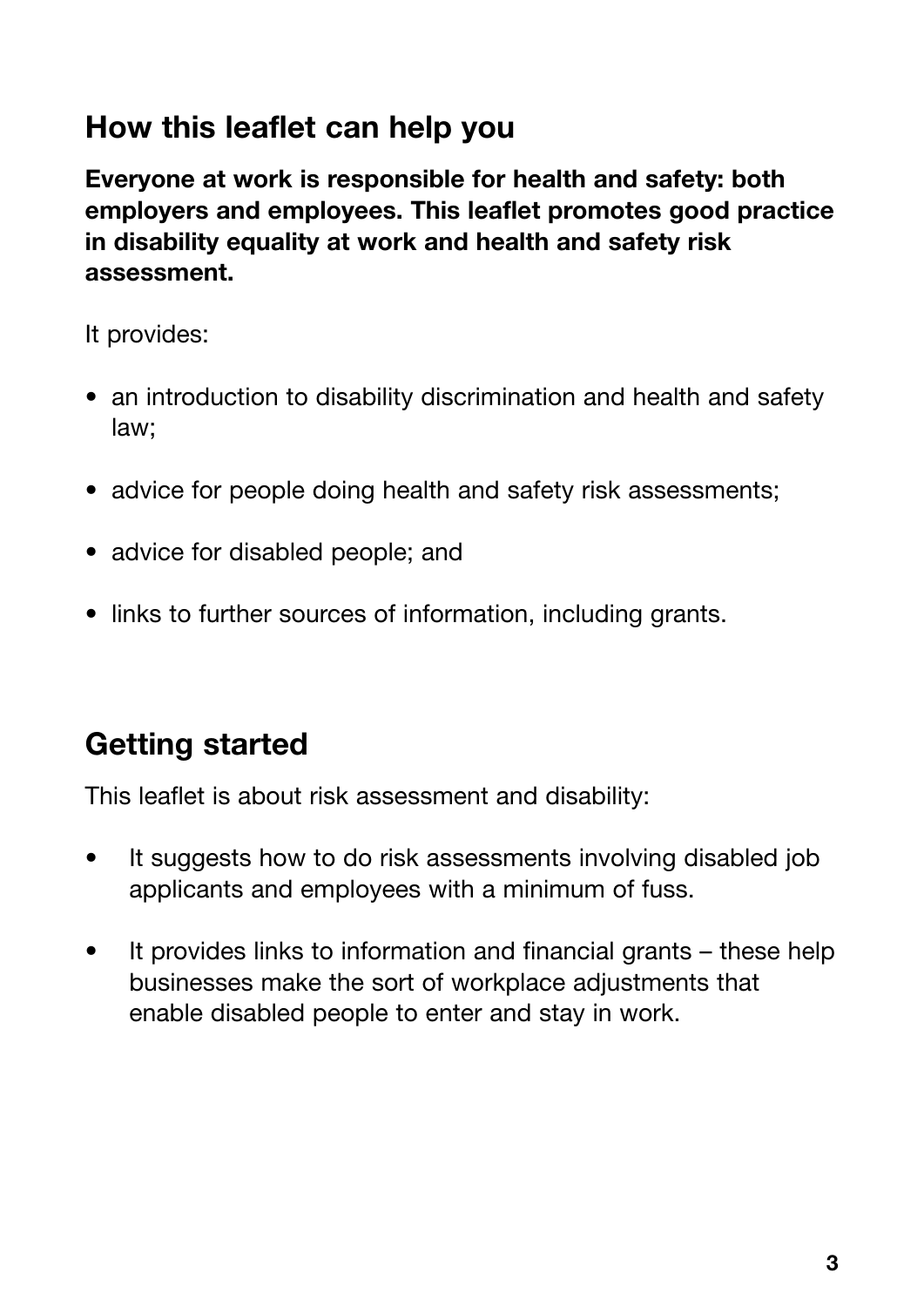#### **What is a risk assessment?**

A risk assessment is simply a careful examination of what could harm people and how likely this is to happen, so that employers can weigh up whether or not the steps they have taken are sufficient to comply with health and safety law. Risk assessments can be carried out in five steps (more information can be found on the HSE website at: www.hse.gov.uk/risk/fivesteps.htm).

- 1 Identify the hazards (what, in the work, could cause harm to people).
- 2 Decide who might be harmed and how.
- 3 Evaluate the risks and decide on precautions.
- 4 Record the findings and act on them.
- 5 Review the assessment and update if necessary.

#### **Risk assessment and disability**

Step 2 is about 'who might be harmed'. This means thinking about the workforce, including disabled people.

Some employers worry because they don't understand disability and think it might get in the way of getting the job done. They fear they might break health and safety law. Some disabled people fear that health and safety might be used as an excuse to exclude them from work opportunities.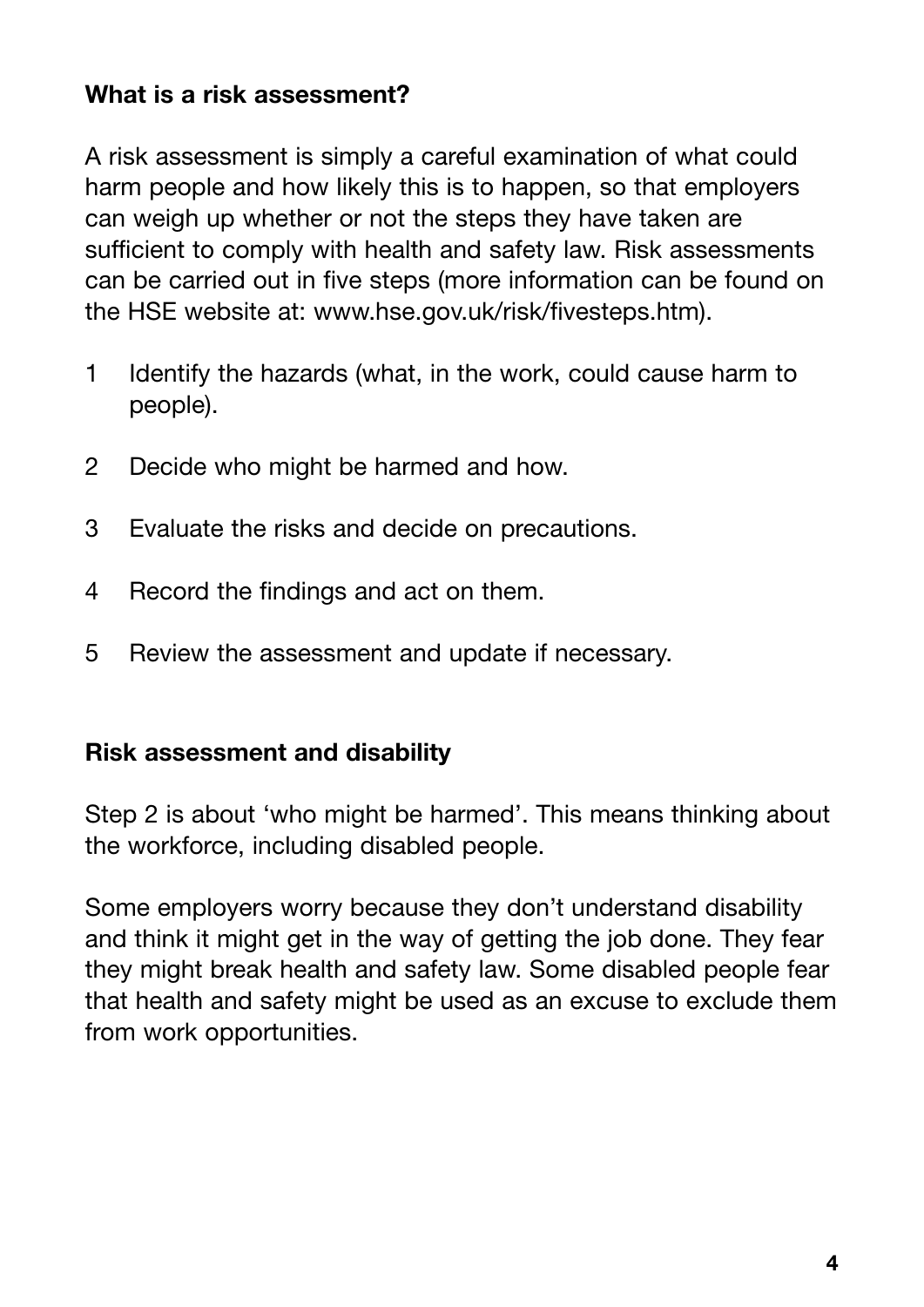There can be concern on both sides. By working **together**, employers and disabled workers can get to grips with disability and health and safety. The process therefore works best when the employer **involves** the disabled worker and thinks about their individual circumstances. This helps to avoid the following:

- people making **assumptions** about disabled people which can lead to poor practice or discrimination; and
- people hiding an impairment that might have health and safety implications for fear they won't get or keep a job.

#### *Examples of assumptions*

- Thinking a driver who loses an arm can't drive anymore (steering wheels can be modified or replaced, eg with a joystick).
- Believing a deaf person can't be warned of fire (flashing lights can supplement sirens and bells).

#### **Taking action**

Employers should:

- make sure they manage work risks for everyone;
- take account of disability, avoiding assumptions;
- involve disabled workers in doing risk assessments and making 'reasonable adjustments' (see page 11);
- consult others with appropriate expertise where necessary; and
- review the situation if necessary, working with the disabled person and/or their representative.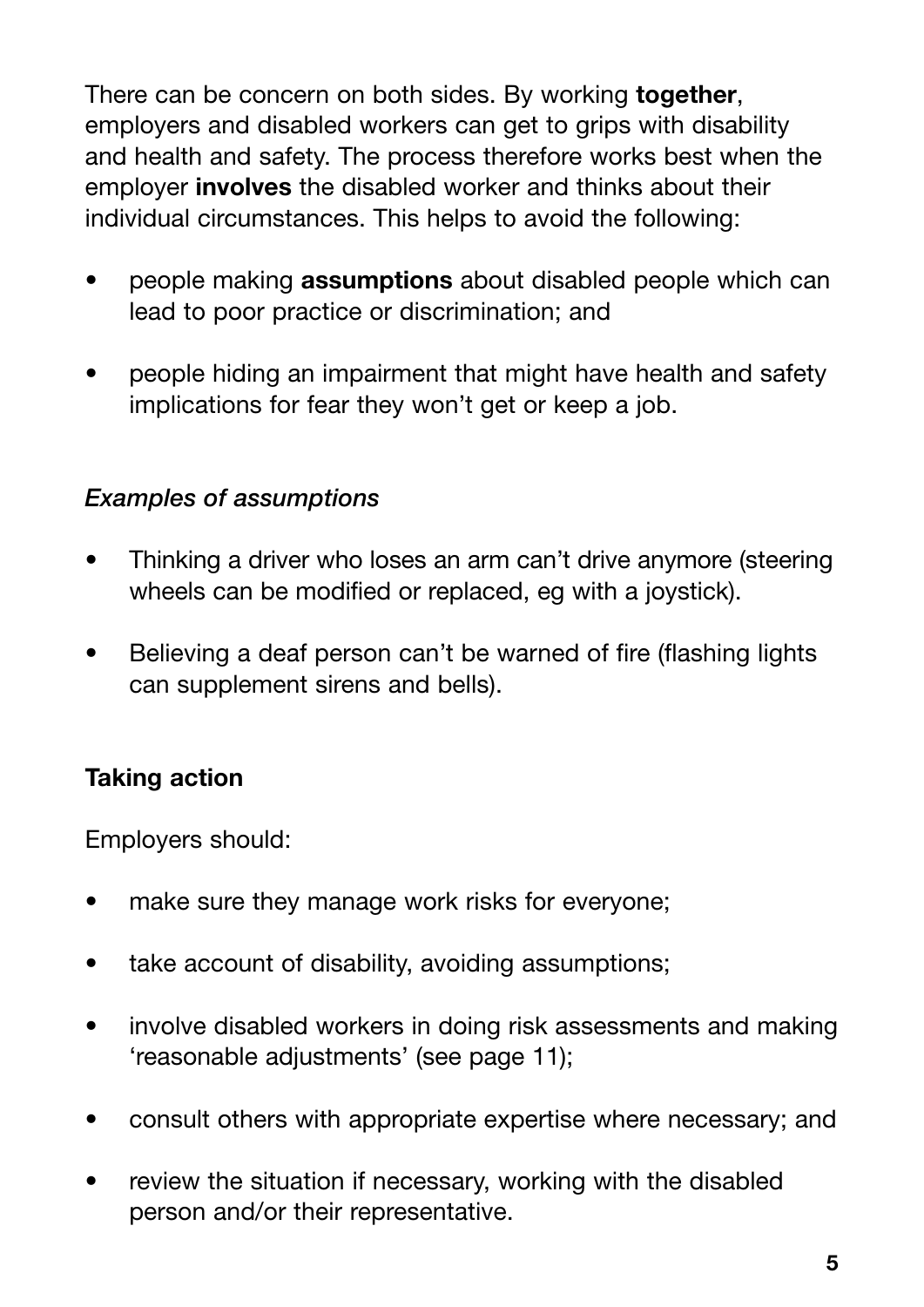# **Guidance for disabled people**

This guidance is for you, whether you are in work or looking for work.

#### **Health and safety and you**

Everyone at work is responsible for health and safety: both employers and employees.

#### *As an employee, you should:*

- take reasonable care of your own health and safety and the health and safety of anyone who might be affected by what you are doing;
- co-operate with your employer on health and safety, for instance follow rules, warnings or guidance; and
- inform your employer or manager if you see something that might harm you or someone else.

If you have a disability or long-term health condition, you may need to tell your employer so you can:

- meet your health and safety responsibilities;
- work with your employer on any 'reasonable adjustments' (see page 11) that may be needed; and
- work with your employer if a risk assessment is needed or if you have concerns about its results. If you have a safety representative, they may help.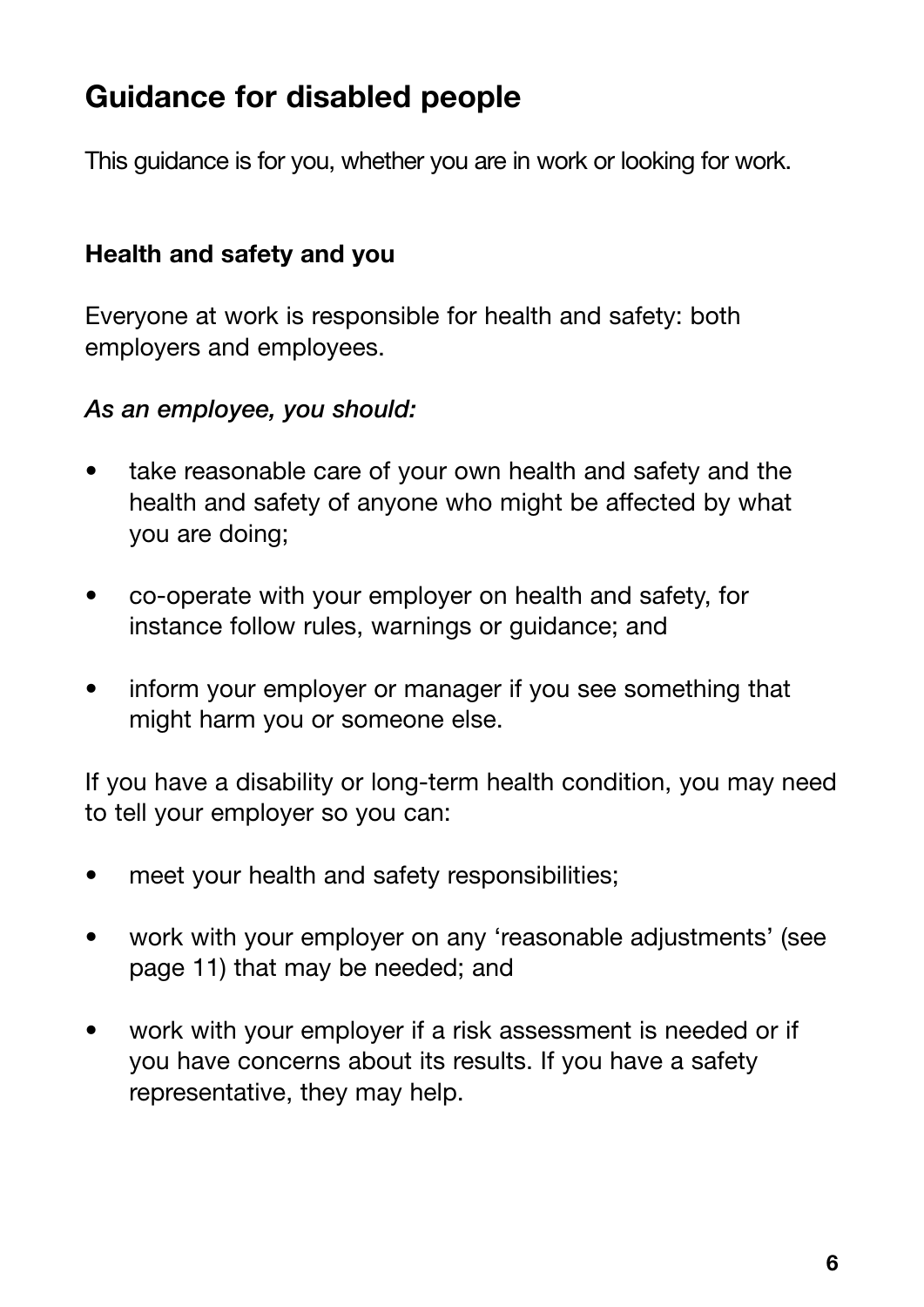#### *Your employer should:*

- assess and manage the work risks to **everyone**;
- include you in any health and safety information and training;
- **involve you** if they need to know whether your disability affects workplace health and safety and, if so, to what extent. This is so you can work together to find the best outcome, for instance 'reasonable adjustments' that overcome risk;
- **involve others**, such as specialists or your representative, if needed to understand the effects on workplace health and safety of your disability or long-term health condition;
- ask for your consent before approaching specialists or your GP (your doctor) who can advise on options for workplace adjustment;
- **be sensitive and timely** about making risk assessments if these are needed;
- make other, short-term arrangements to support you when delay cannot be helped (for instance, if your employer is waiting for an Access to Work grant); and
- **create a working environment** that allows you to feel comfortable when talking about your disability or long-term health condition.

Finally, employers should remember our lives can never be free from risks and they don't need to overprotect you. They should work with you to make sure adjustments are a help, not a hindrance.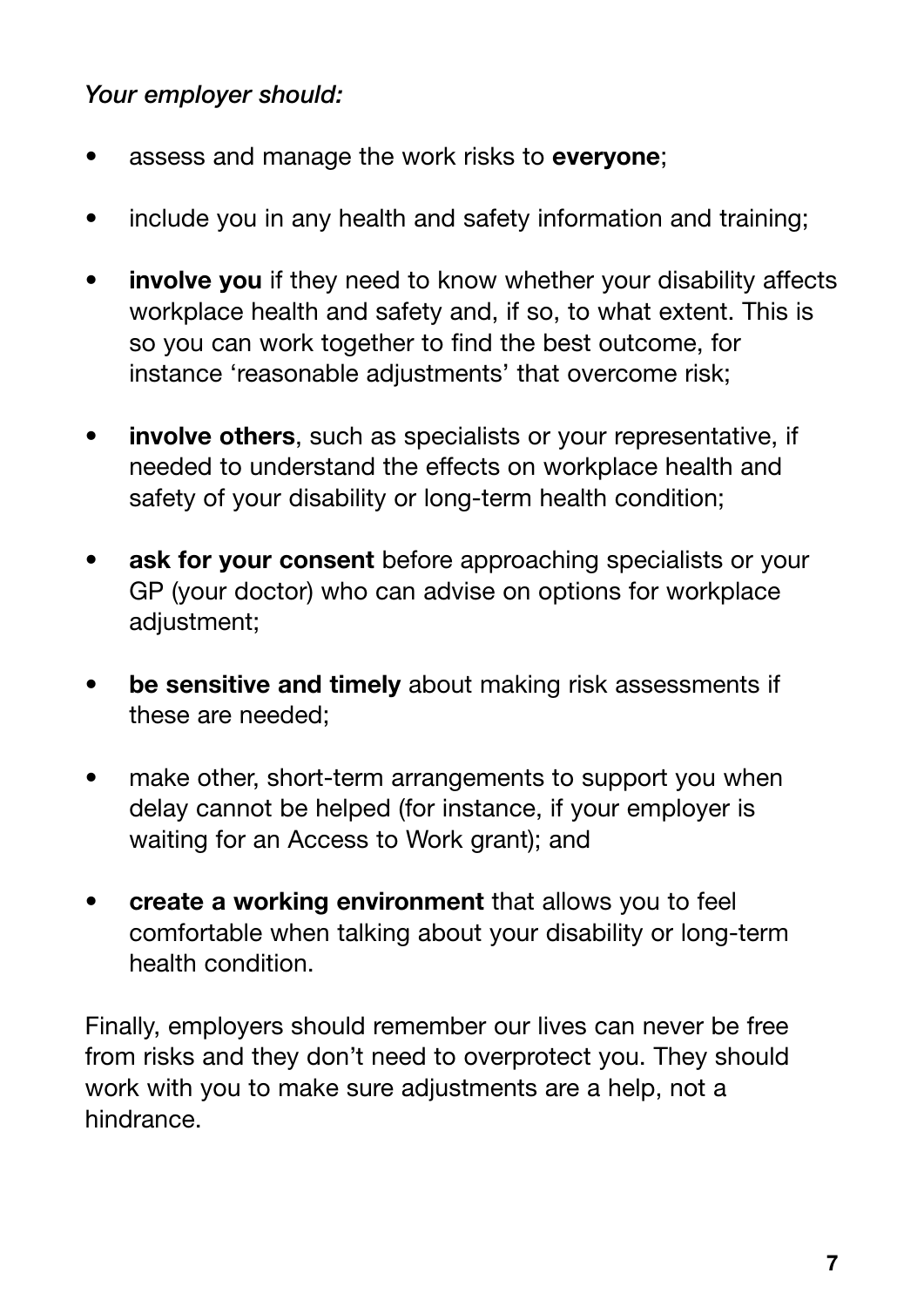# **Guidance for people doing risk assessments**

Your **risk assessments** should be up to date and take account of:

- workers with disabilities or long-term health conditions;
- 'reasonable adjustments' (see page 11) already in place.

This guidance will help you when:

- checking existing risk assessments;
- a job applicant or employee has declared a disability or longterm health condition and there is good reason to believe it may affect workplace health and safety.

#### **Do:**

- ✓ **involve** disabled applicants and employees appreciate the skills and insight they may have to find the best outcome;
- ✓ **work together** with disabled applicants and employees if it is necessary to assess whether their disability affects health and safety and, if so, to what extent. In other words, work together when doing risk assessments that consider the effects of the person's disability and when thinking about the 'reasonable adjustments' needed for them to enter or stay in work;
- ✓ **take account of any adjustments already in place**, so your conclusions are based on any remaining risks, if they exist;
- ✓ **make new 'reasonable adjustments'** to overcome remaining risks, remembering to work with the disabled person to tailor the adjustments to their needs;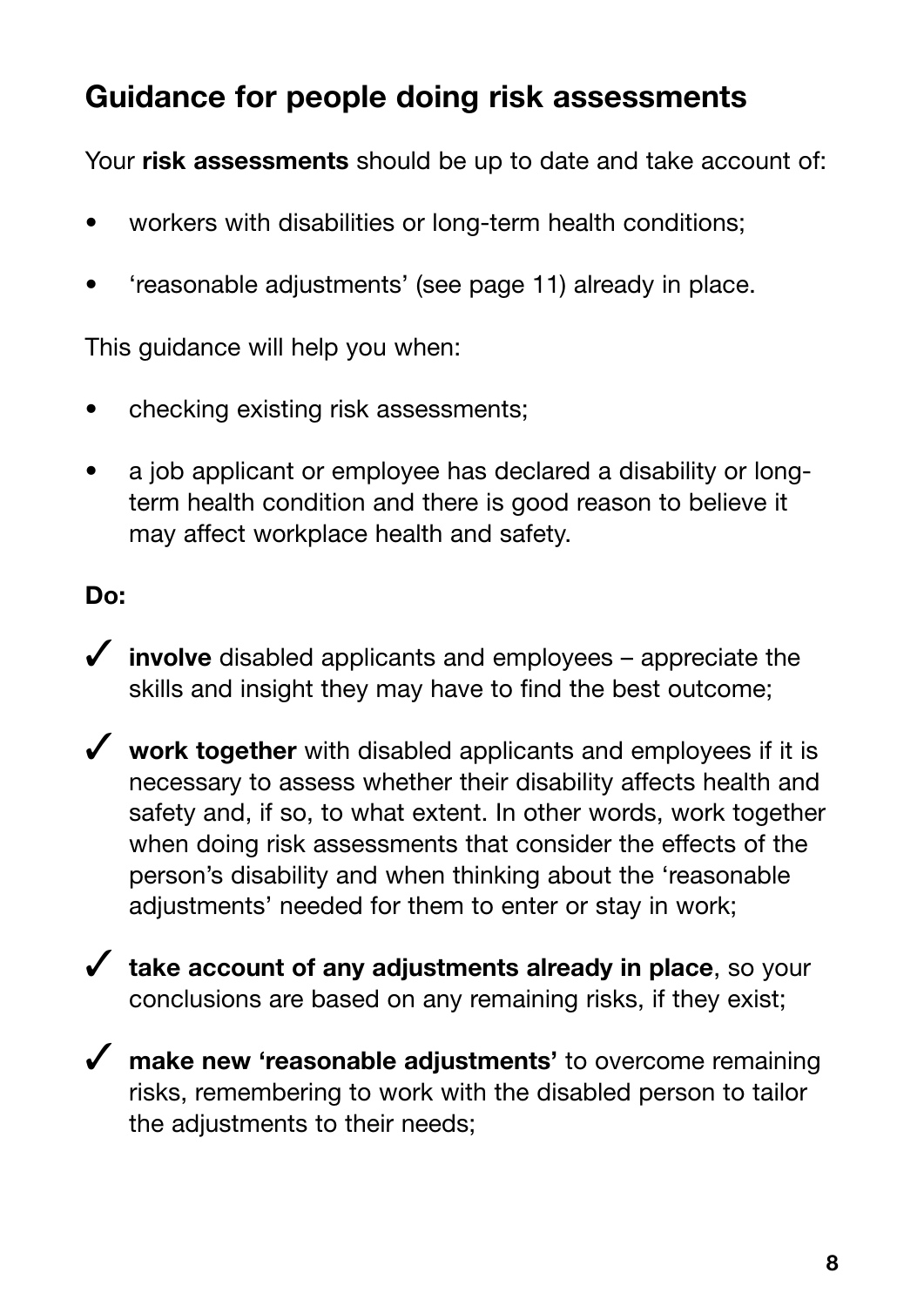✓ **be sensitive and timely** to support the disabled person and avoid delays. Where delay can't be helped (for instance if you are waiting for an Access to Work grant) you may have to make short-term temporary arrangements so they are not at a disadvantage in their work;

✓ **involve others**, such as specialists (eg Disability Employment Advisers, Occupational Health or the employee's representative or advocate), if you need to gain a better understanding. Many disabled people are experts in their disability, but others, for instance people with certain learning disabilities or people new to a long-term health condition, may be less familiar. Attend professional disability-awareness training if needed;

✓ **check** that advisers, such as safety consultants or the occupational health ('works') doctor, understand disability discrimination;

✓ **share** with the disabled person (and their representative, if they have one) any specialist information to give them a say in its contribution to the assessment;

◆ **make sure** you can give good reasons for decisions you make about how to manage health and safety risks in relation to a disabled person, otherwise you risk discriminating illegally. Following this guide will help;

✓ **create a working environment** that allows disabled people to feel comfortable talking about their disability;

◆ **be sensible**. Remember our lives can never be free from risks and, for disabled people, overcoming them can be harder. This doesn't mean being overly protective. You should **enable disabled people** to enter and stay in work. So check with the person that workplace adjustments are a help not a hindrance.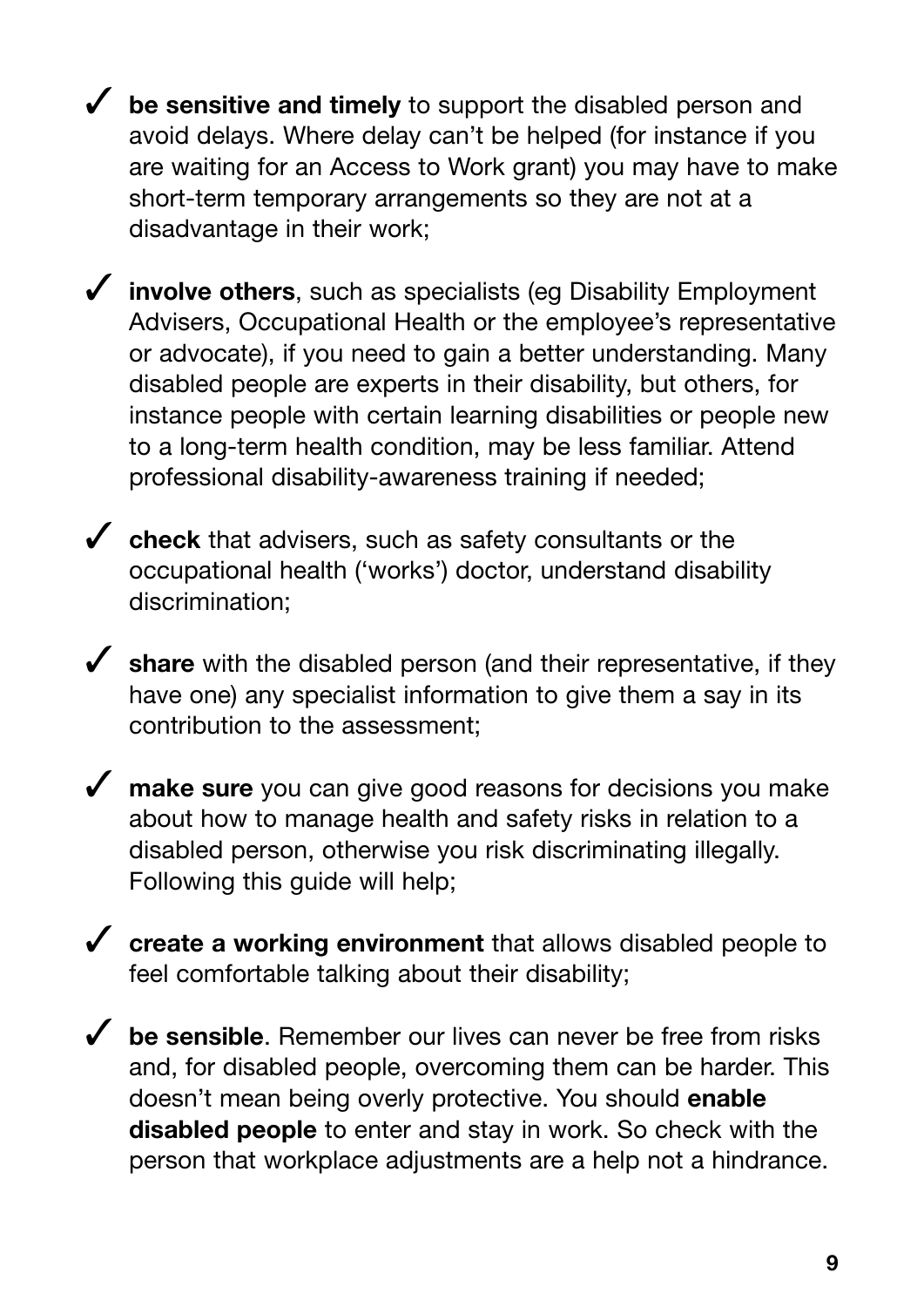## **Don't:**

 $\boldsymbol{X}$  make assumptions about the health and safety implications of a person's disability as it might not make a difference to workplace risks. If you do a risk assessment with no good reason you might discriminate illegally (see page 14 for guidance about the law);



✘ have 'blanket' policies that treat disabled people differently. For instance, a ban on applicants with, say, epilepsy, diabetes or mental health problems is likely to be direct discrimination. Be aware that disabilities often affect people in very individual ways;



X have unnecessary criteria for a job, eg the need for a Group 2 driving licence when a Group 1 licence would do. This could unfairly discriminate;

 $\boldsymbol{X}$  insist on employees revealing details of their disability. Disabled people have rights to confidentiality (see page 14 for guidance about the law). However, they also have health and safety responsibilities, so may have to tell you about the consequences of a condition if there are health and safety effects. Then they can work with you on 'reasonable adjustments'.

And finally, don't panic. Yes, you may have to do things differently, but with the right levels of involvement and support, you should find you are on the right track to meet your legal duties. Following this guidance will help.

See 'Useful information for disabled people and employers' for more information, including **government grants,** on page 19.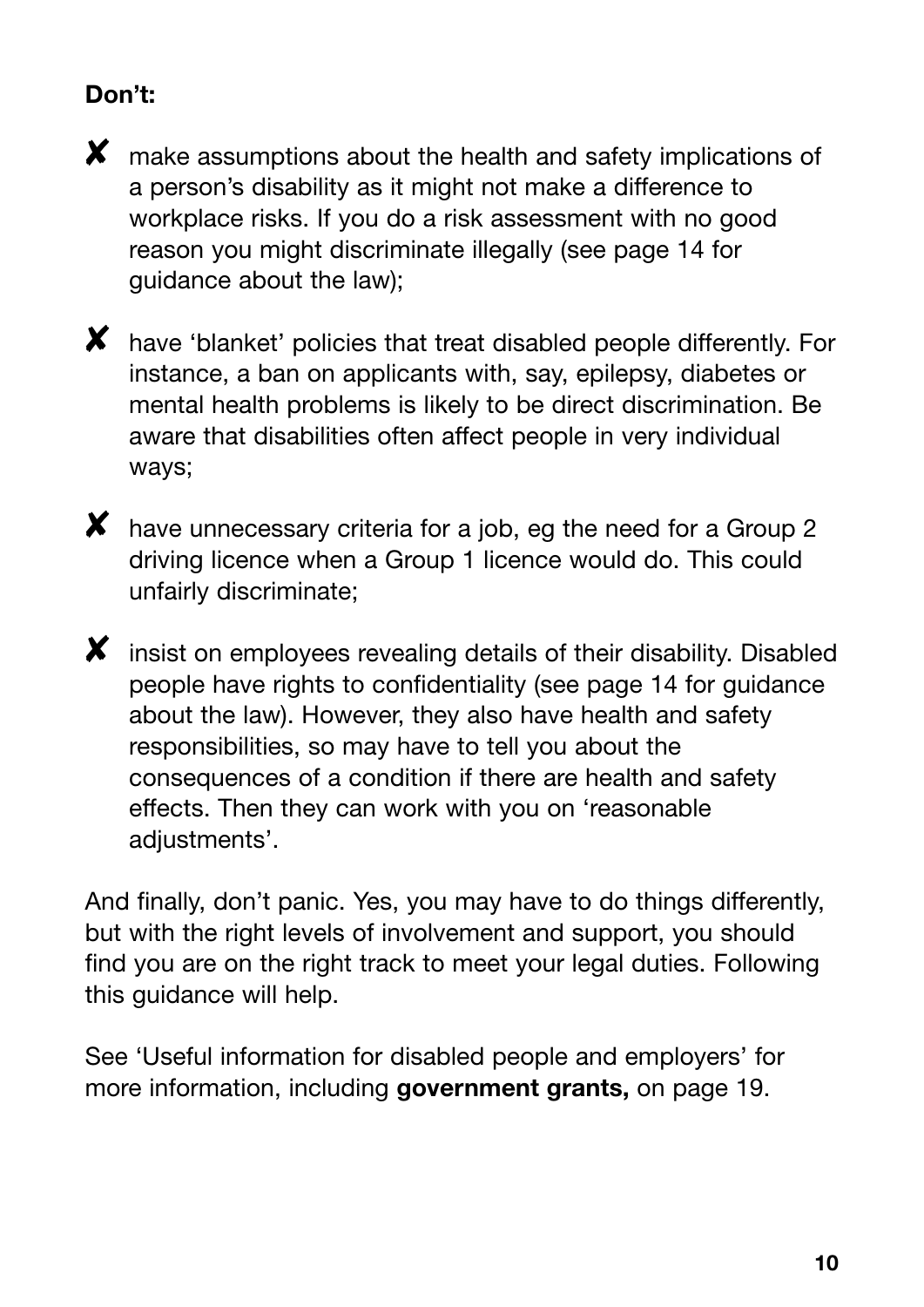## **Examples of reasonable adjustments**

- Adjustments to the workplace to improve access or layout
- Giving some of the disabled person's duties to another person, eg employing a temp
- Transferring the disabled person to fill a vacancy
- Changing the working hours, eg flexi-time, job-share, starting later or finishing earlier
- Time off, eg for treatment, assessment, rehabilitation
- Training for disabled workers and their colleagues
- Getting new or adapting existing equipment, eg chairs, desks, computers, vehicles
- Modifying instructions or procedures, eg by providing written material in bigger text or in Braille
- Improving communication, eg providing a reader or interpreter, having visual as well as audible alarms
- Providing alternative work (this should usually be a last resort)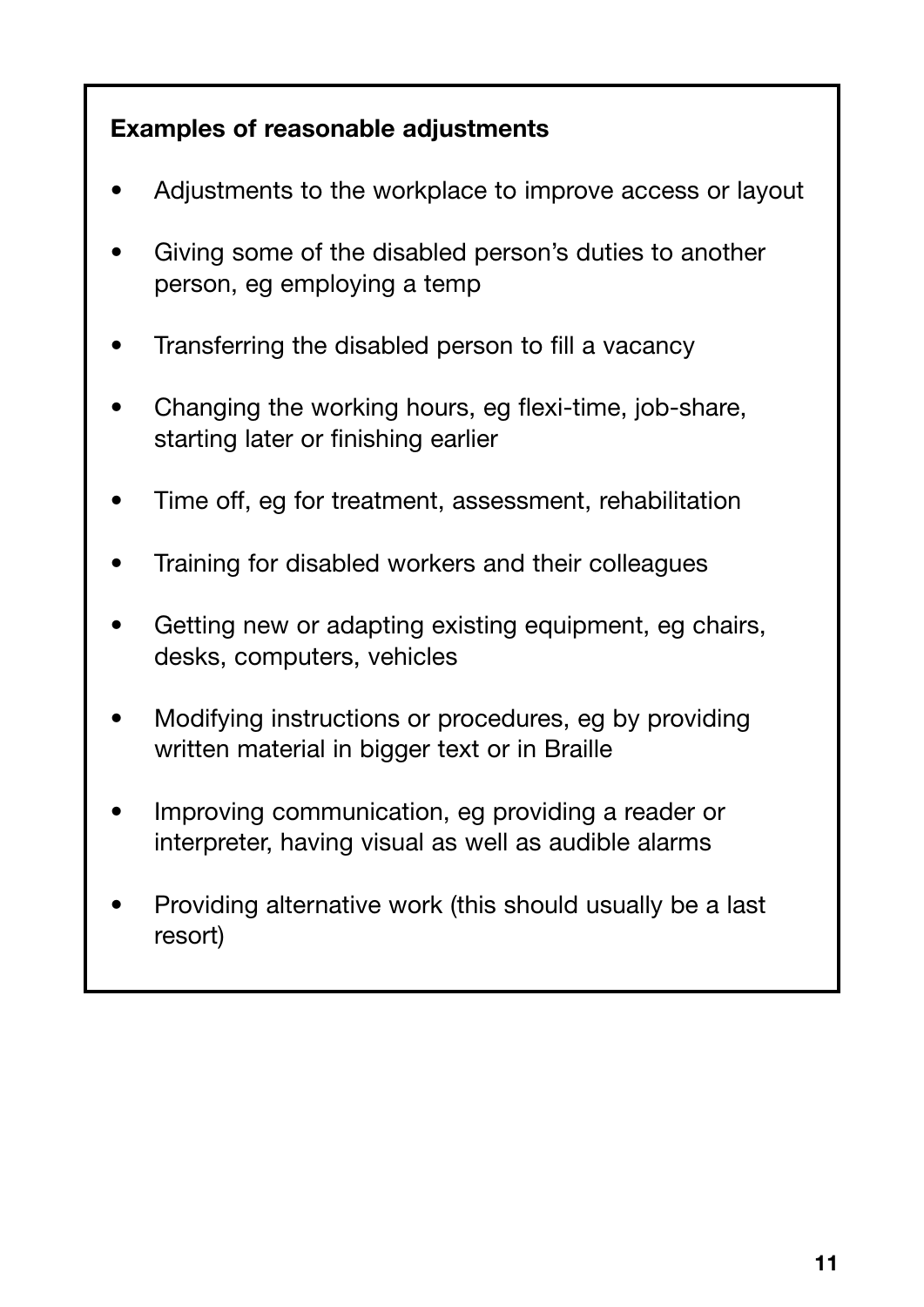# **Case studies**

These case studies give examples of good practice. They show practical steps, including involving the disabled worker, to promote disability equality when managing health and safety.

#### **Regular work pattern for an operative with epilepsy**

A machine operator on shift work developed epilepsy. Her employer was concerned that this might increase her risk of personal injury or put others at risk.

The company involved the employee and, with her consent, her GP. They found the operative was more likely to have seizures if her sleep pattern was disrupted, so a move to day shifts gave her a regular work pattern and she was better able to manage her condition.

*Note: Epilepsy Action has advice on employing people with epilepsy. Their phone number is 0800 800 5050.*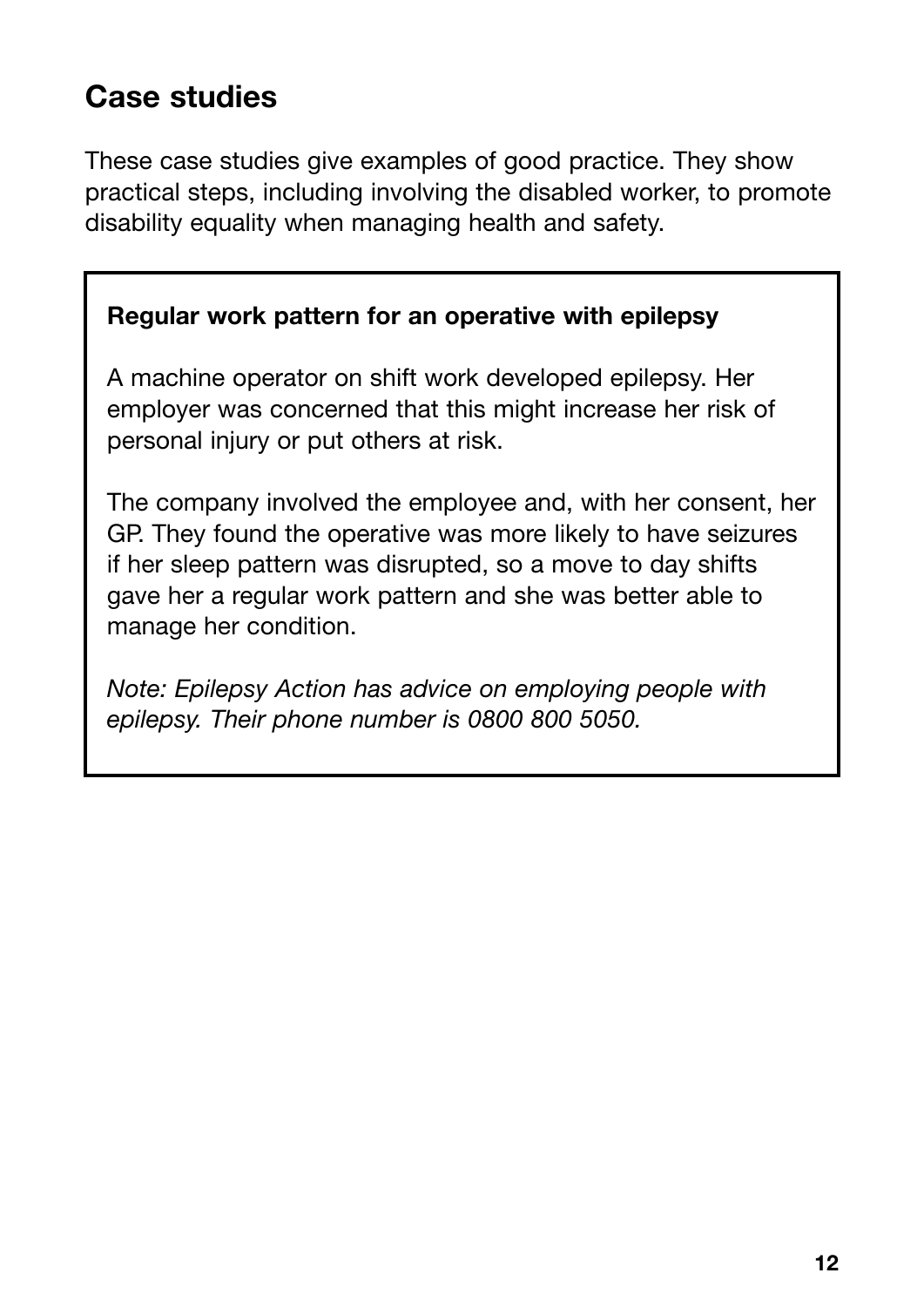## **Firefighter with diabetes**

A firefighter who developed insulin-dependent diabetes was seen by an occupational health ('work') doctor to help make arrangements for him to return to work.

Once the firefighter could show he was managing his diabetes, he was carefully tested on some key tasks (eg using breathing apparatus) to check he could do so safely. Blood tests confirmed his sugar levels were stable and he was no more at risk of collapsing than any other firefighter. He returned to work with the following reasonable adjustments:

- restrictions on the emergency vehicles he could drive;
- regular checks by the work health service; and
- the provision of a fridge to store his insulin.

*Note: DVLA has information on medical rules for drivers. Their number is 0870 240 0009, the Textphone number for the deaf and hard of hearing is 01792 766 366.*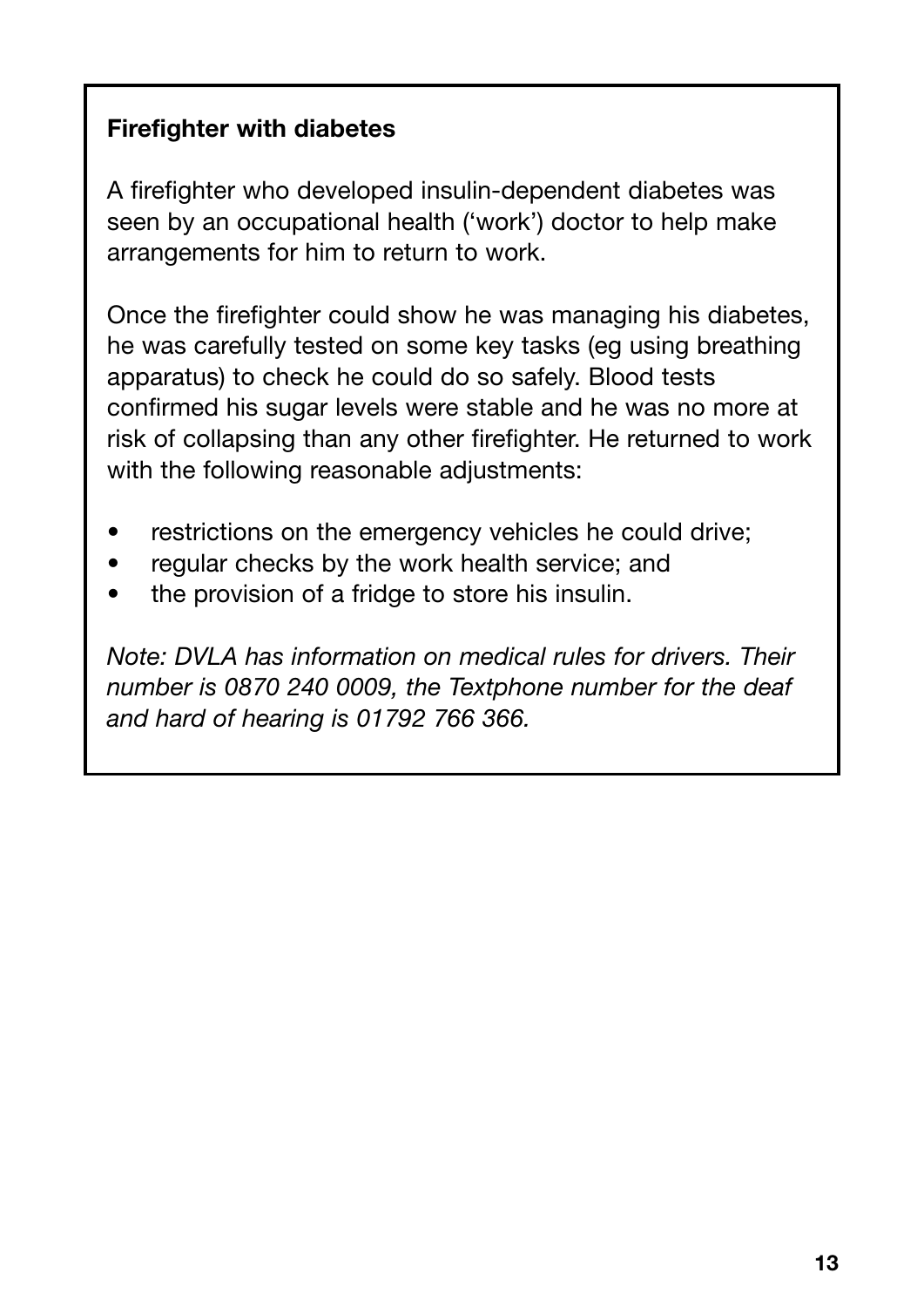# **Supporting a colleague with mental health problems**

An IT worker wanted to return to work after being off sick with mental health problems. Her employer helped her to manage and avoid work-related stress by:

- helping her to speak openly, so they could work together on making adjustments and checking her well-being;
- allowing her to work a three-day week until she was ready to return to full-time work; and
- arranging for her colleagues and supervisor to attend mental health awareness training so her team understood.

# **The law**

## **What counts as a disability in law?**

Disability is not always obvious. The Disability Discrimination Act 1995 (DDA) defines a person as disabled if they have a physical or mental impairment that has a substantial and long-term adverse effect on their ability to carry out normal day-to-day activities.

- 'Normal day-to-day' means things that people do on a regular or daily basis, such as reading, writing, using the telephone, having a conversation and travelling by public transport.
- 'Long-term' usually means the impairment should have lasted or be expected to last at least a year.
- 'Substantial' means not minor or trivial.

The key thing is not the impairment but its effect. Some people don't realise that impairments such as migraines, dyslexia, asthma and back pain can count as a disability if the adverse effect on the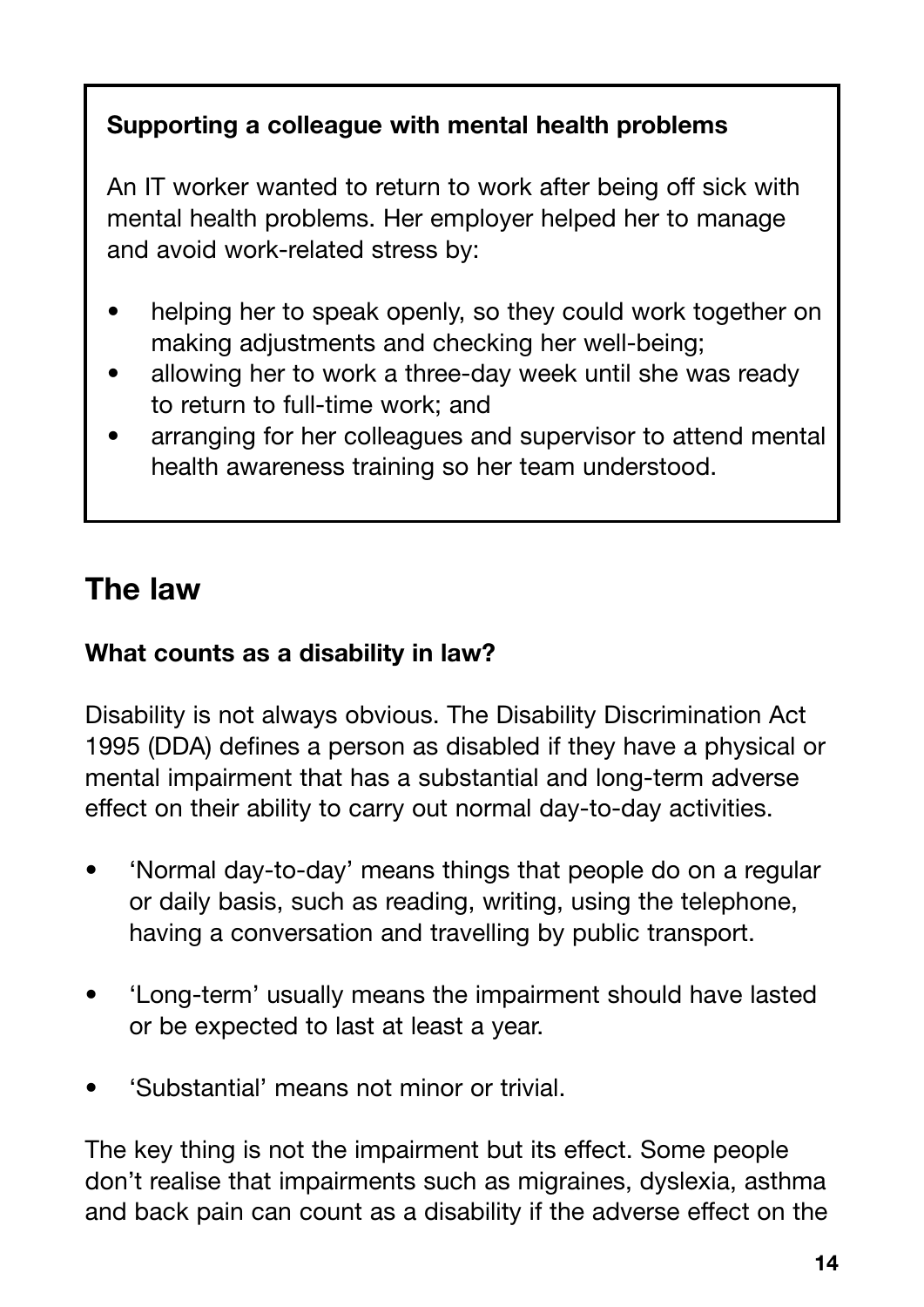individual is substantial and long-term. Some conditions automatically count as disabilities for the purposes of DDA, from the point at which the individual first has them – these are cancer, HIV and multiple sclerosis (MS).

Your local Jobcentre Plus or the Equality and Human Rights Commission (EHRC) can tell you more. The EHRC has advice on what counts as a disability according to the law (www.equalityhumanrights.com).

# **Treating disabled people fairly – avoiding discrimination**

Employers must treat job-seekers and disabled employees fairly to avoid:

- the three types of disability discrimination (see section below);
- victimisation; and
- harassment.

#### **Disability discrimination**

Details of disability discrimination law, with case studies to help, can be found in EHRC's *Disability Discrimination Act 1995 Code of Practice on Employment and Occupation* (First published 2004, ISBN 978 0 11 703419 8). This explains these legal concepts in more detail.

The three types of unlawful discrimination are:

- direct discrimination;
- failure to make a reasonable adjustment; and
- disability-related discrimination.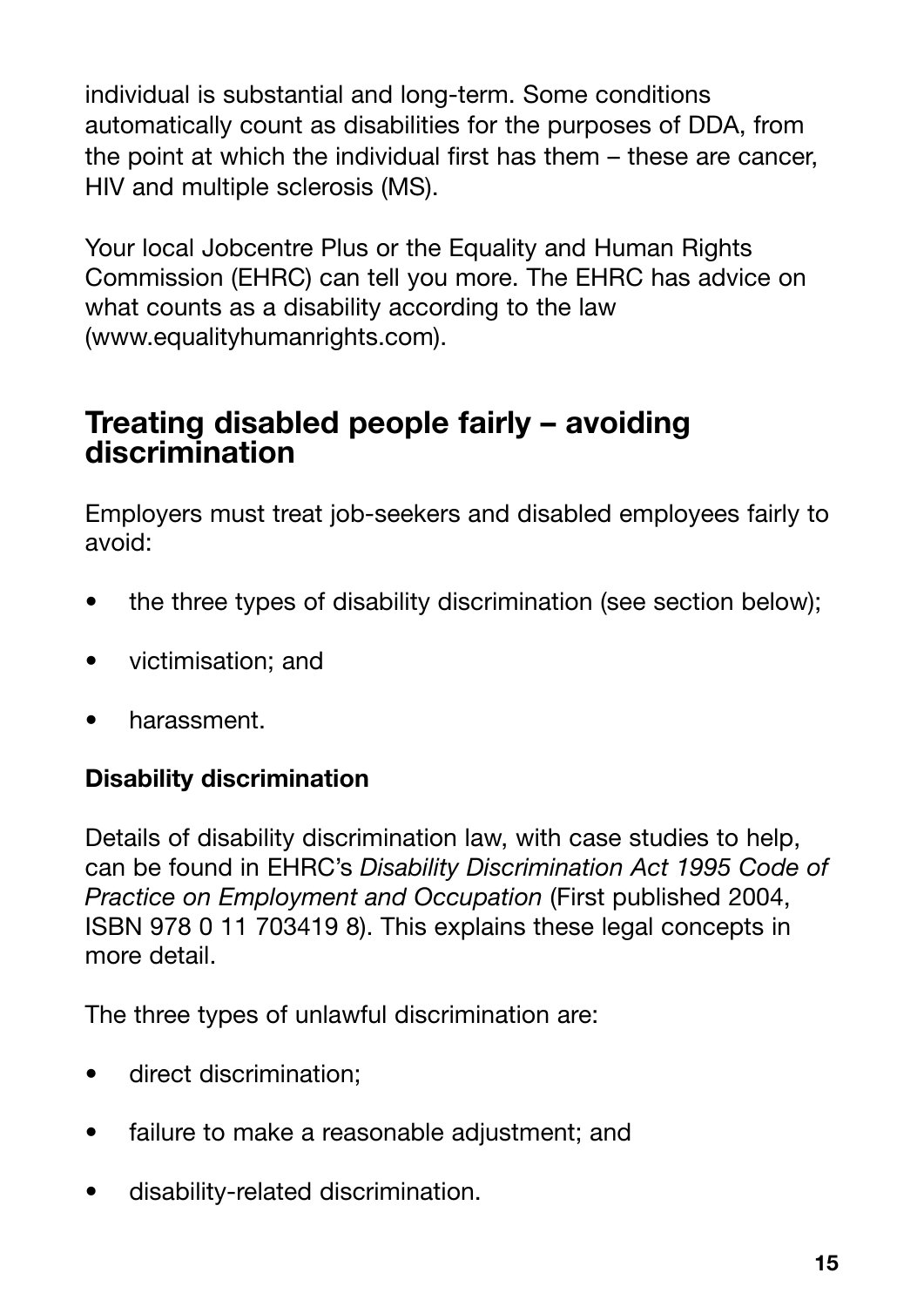'Direct' discrimination cannot be justified and happens when:

- a disabled person is treated less favourably than a nondisabled person, whose relevant circumstances are the same or not materially different; and
- the treatment is on grounds of disability.

An example of this would be an employer having a blanket ban on employing someone with a particular disability.

Failure to make a reasonable adjustment cannot be justified and happens when an employer fails to make a reasonable adjustment for a disabled person.

Disability-related discrimination is when a disabled person is treated less favourably for a disability-related reason and the treatment cannot be justified. For example, an employer treats someone differently because they have a guide dog.

#### **Victimisation**

Victimisation is where someone is treated less favourably because, for instance, they have made a complaint at work or used their legal rights or have supported someone to do this.

For example, a colleague of a disabled employee attends a tribunal hearing to give evidence, in good faith, to support a disability discrimination claim. After the hearing, the employer brands the colleague 'a troublemaker' for giving evidence and withholds a bonus. This is likely to be victimisation.

#### **Harassment**

Harassment is any form of unwanted and unwelcome behaviour that has the purpose or effect of: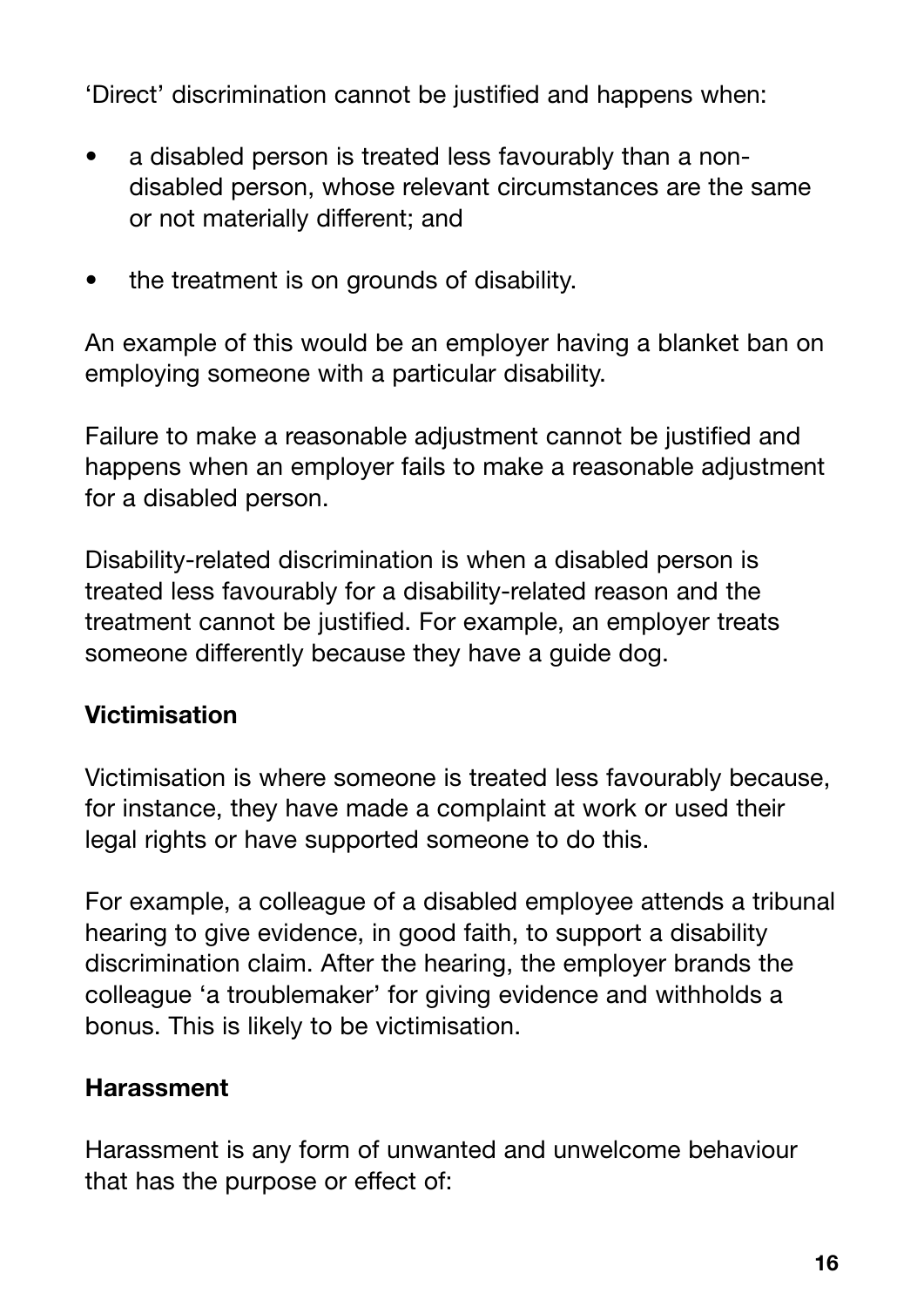- violating the disabled person's dignity; or
- creating an intimidating, hostile, degrading, humiliating or offensive environment.

For example, a person with schizophrenia is often jokingly referred to by colleagues as being 'a bit off the wall'. People with schizophrenia may experience the world differently to most people, and this may at times affect their behaviour at work or in other settings. However, regardless of the fact that colleagues may not have intended any offence, the disabled person feels that these remarks make them nervous about the work environment. The colleagues' conduct is likely to amount to harassment and employers would have to deal with this.

Employers can help themselves by not making assumptions about disabled people and finding out about the effects of an applicant's or employee's impairment.

Help for businesses and workers on disability rights and discrimination law is also available from your local Jobcentre Plus or the EHRC. The Department for Work and Pensions (DWP) has advice for employers and the EHRC has particular advice for workers.

#### **Disability equality in the public sector**

The public sector and, potentially, its partners have a new Disability Equality Duty, found on the EHRC website (www.equalityhumanrights.com), to make a real, positive change to the lives of disabled employees, ensuring they are treated fairly and equally.

## **Making reasonable adjustments**

Employers are required to make 'reasonable adjustments' to jobs and workplaces for disabled workers. This is to ensure disabled people have equal opportunities in applying for and staying in work.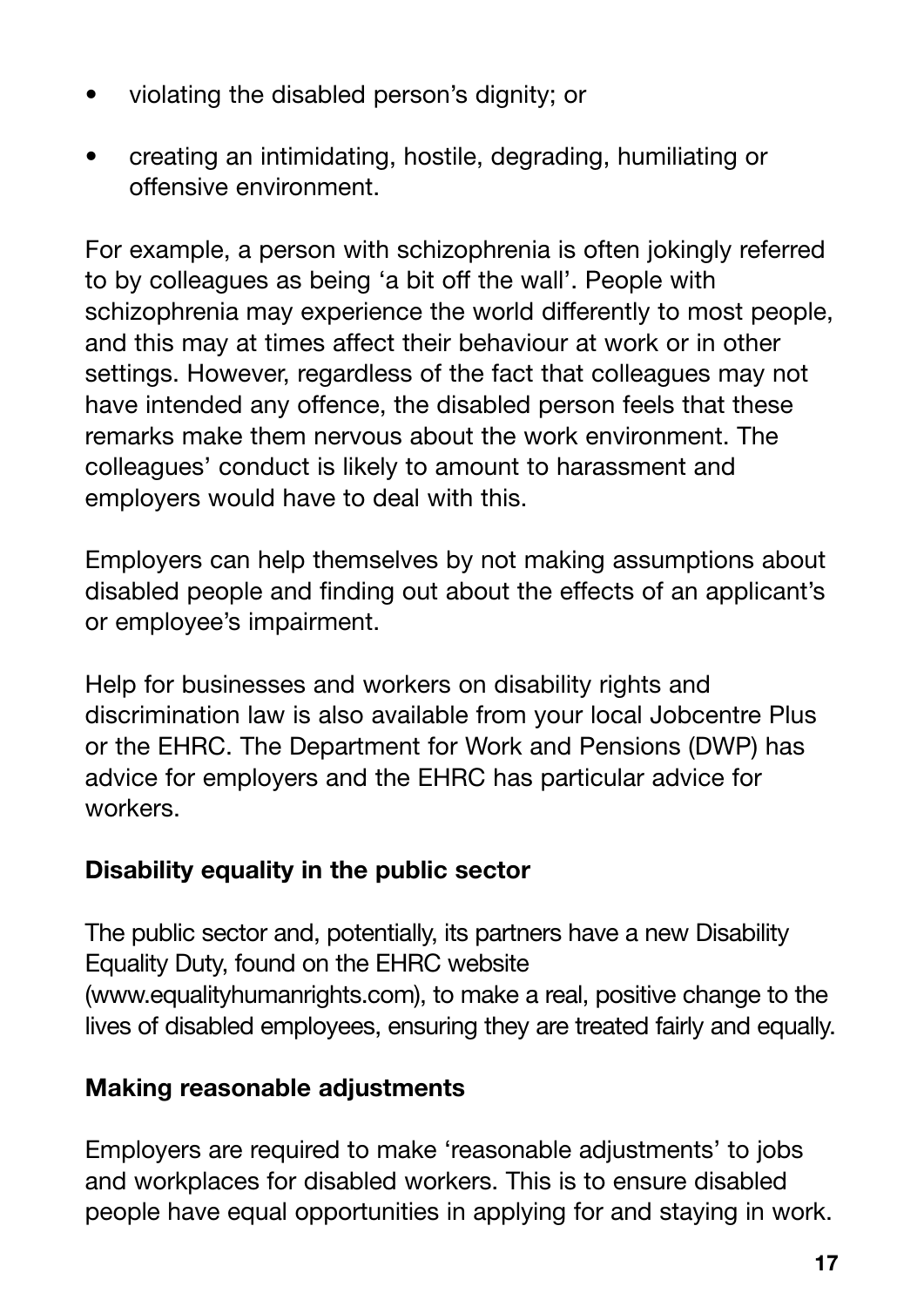#### **Confidentiality and data protection**

## *Revealing a disability*

If a disabled person expects an employer to make a reasonable adjustment, they will need to provide the employer with enough information to carry out that adjustment. Disabled people have a right to confidentiality and an employer must not disclose confidential details about them without their explicit consent.

## *Data protection*

The Data Protection Act 1998 places duties on employers to ensure confidential and appropriate handling of 'sensitive personal data', which includes data about a person's health.

The Data Protection Act also gives individuals the right to see personal data and information held or processed about them, provided they request it in writing. This provision is important in accessing personal information relating to a risk assessment.

#### **Who has health and safety responsibilities?**

Health and safety laws place duties on everyone concerned with work activities.

• **Employers** have a general duty to take 'reasonably practicable' measures (see page 19) to protect workers, and those affected by their work activities, from the risk of injury or harm at work. They must also provide workers with the information, instruction, training and supervision required to ensure their health, safety and welfare at work.

Employers also have specific duties depending on the nature of their business.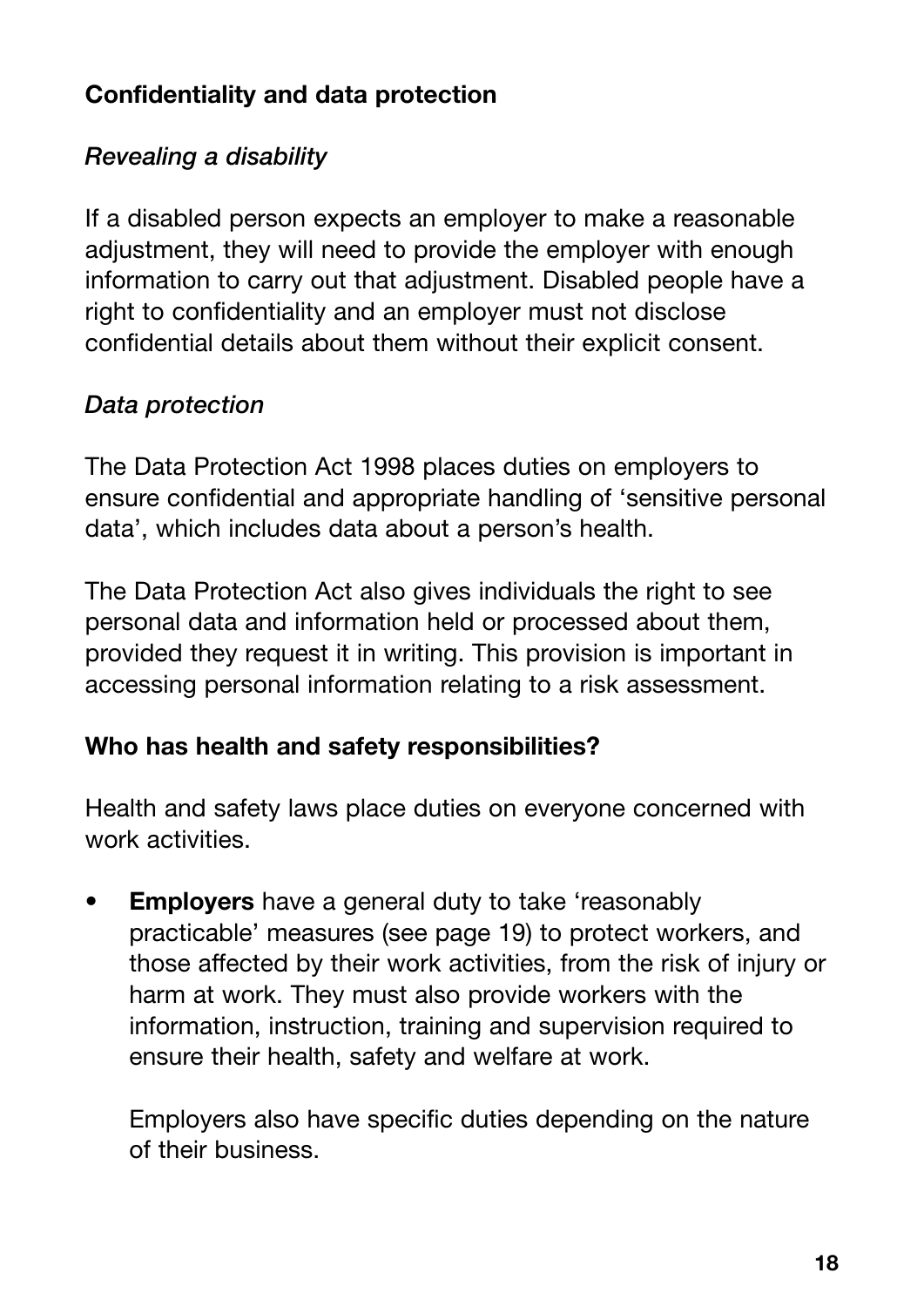• **Employees** must look after themselves and look out for others who may be affected by their work activities. They must also co-operate with their employers on health and safety.

#### **Reasonably practicable**

The law does not expect employers to eliminate all risk, but they are required to protect people as far as 'reasonably practicable'. This is a legal concept which means balancing the level of risk against the measures needed to control the risk in terms of money, time or trouble.

# **Useful information for disabled people and employers**

#### **Disability information and financial help**

**• The Equality and Human Rights Commission (EHRC)** Telephone: 08457 622633 Textphone: 08457 622644

#### **• Access to Work**

This Jobcentre Plus scheme can offer businesses a grant towards the approved costs that arise because of an individual's disability (not applicable to government departments, which are expected to set examples). Telephone: 0800 0055 6688.

**• Disability Employment Advisers**

Provide extra employment support for working people with a disability. Contact an adviser through your local Jobcentre.

#### **• Job Introduction Scheme**

Grants for employers for a range of schemes, including support for new starters with disabilities for their first six weeks of employment. Contact an adviser through your local Jobcentre.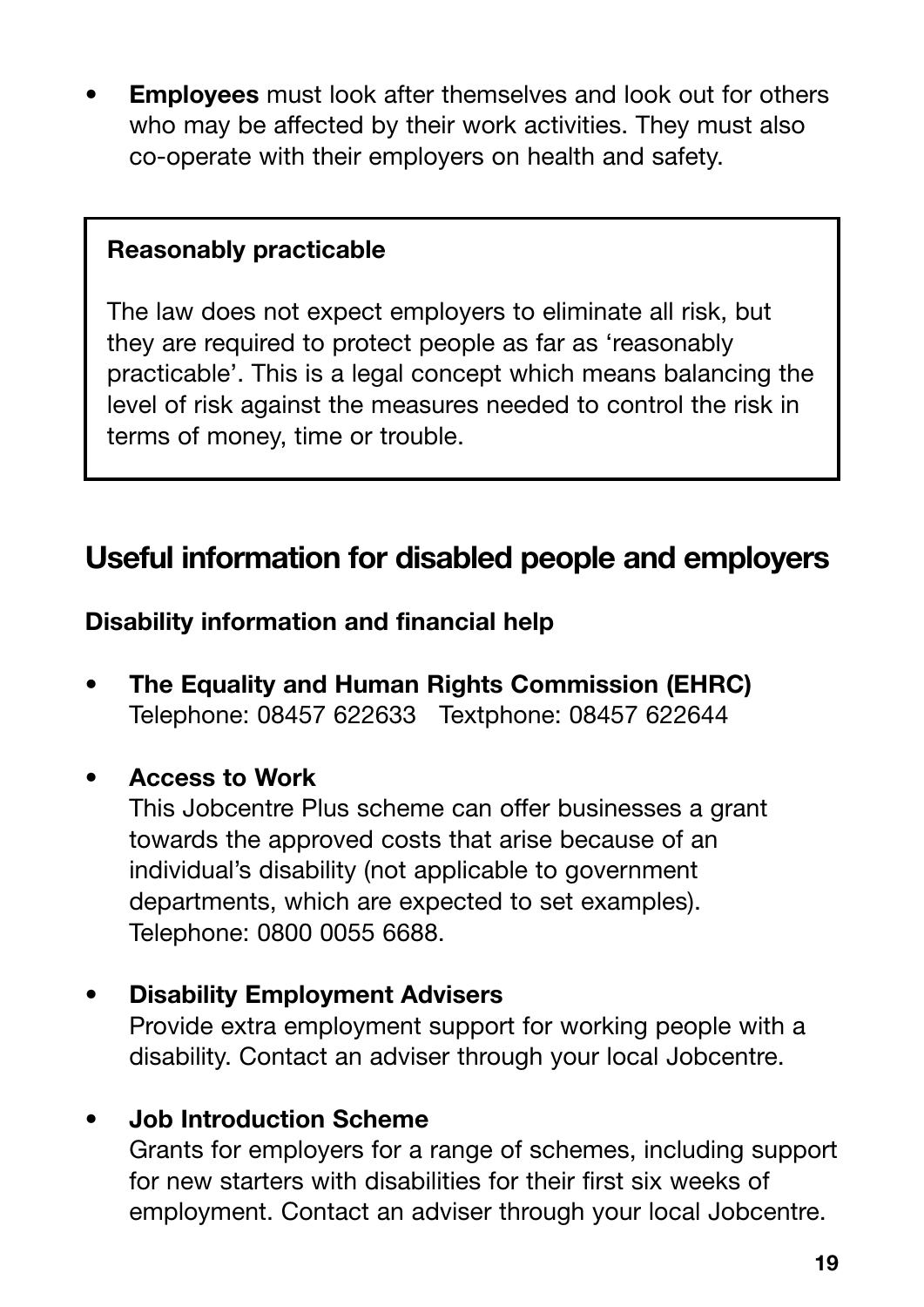# **• Employers' Forum on Disability**

An employers' organisation focusing on disability as it affects business - aiming to make it easier to recruit and retain disabled employees and to serve disabled customers. Telephone: 020 7403 3020.

# **• RADAR**

A national network of disability organisations and disabled people run by and working for disabled people. It provides a gateway to information about disability and employment, with some organisations providing guidance on risk assessment relevant to the specific disability. Telephone: 020 7250 3222.

# **• Disability Discrimination Act 1995**

Code of practice on employment and occupation. This explains in detail what disability discrimination law requires and gives many case studies. Equality and Human Rights Commission. Telephone: 08457 622 633.

**• The Disability Discrimination Act and you** Leaflet for employers. Contact your local DWP office for a copy.

## **Health and safety at work**

# **• Scotland's Health at Work**

This free National Award Programme for promoting health in the workplace has been created to meet the challenge of ensuring the continued success of Scottish industry. The programme supports people in the workplace with disabilities. Your local adviser can discuss how the programme can be tailored to meet the needs of any employee with a disability. Telephone: 0800 056 1279.

**• Institute of Occupational Health and Safety (IOSH) Occupational Health Toolkit** (http://www.ohtoolkit.co.uk/). Telephone: 0116 257 3100 for a copy.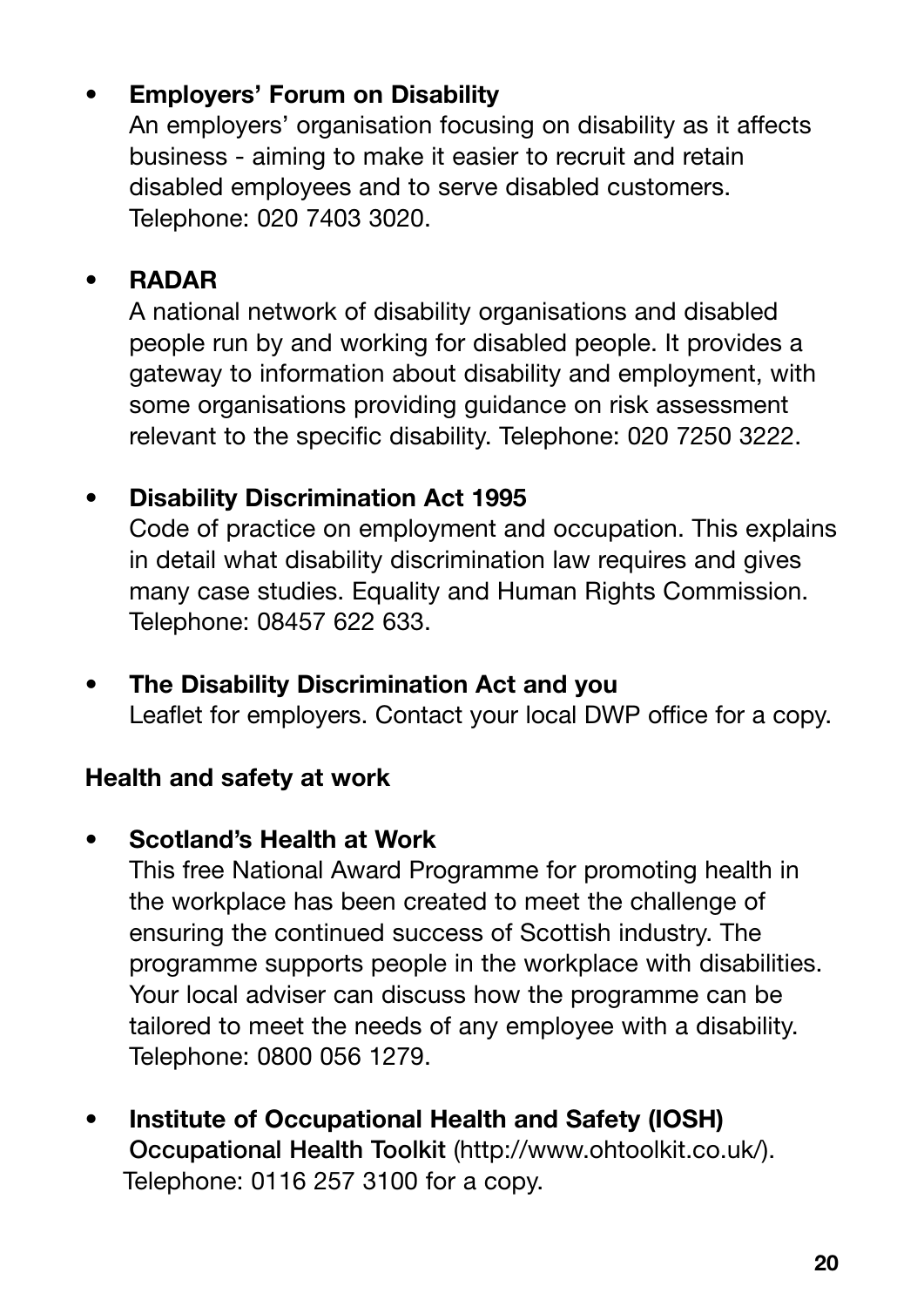#### **Employment relations**

#### **• Acas**

Impartial advice that aims to improve organisations and working life through working with employers and employees to solve problems and improve performance. Telephone: 0845 747 4747.

# **• Fire safety**

'Fire safety risk assessment: Means of escape for disabled people' Available from Department for Communities and Local Government Telephone: 020 7944 4400.

Also online at www.communities.gov.uk/publications/fire/ firesafetyassessmentmeans.

# **Contacts**

# **Contacting HSE**

If you have a query about health and safety in your workplace contact Infoline, HSE's national public enquiry centre.

You do not have to identify yourself – you can be confident that you will remain anonymous.

Infoline gives you access to HSE's wealth of health and safety information. If your enquiry requires specialist advice you will be put in contact with someone who can give you the advice and guidance that you need.

Infoline is available from 8.30 am to 5.00 pm Monday to Friday (excluding Bank Holidays).